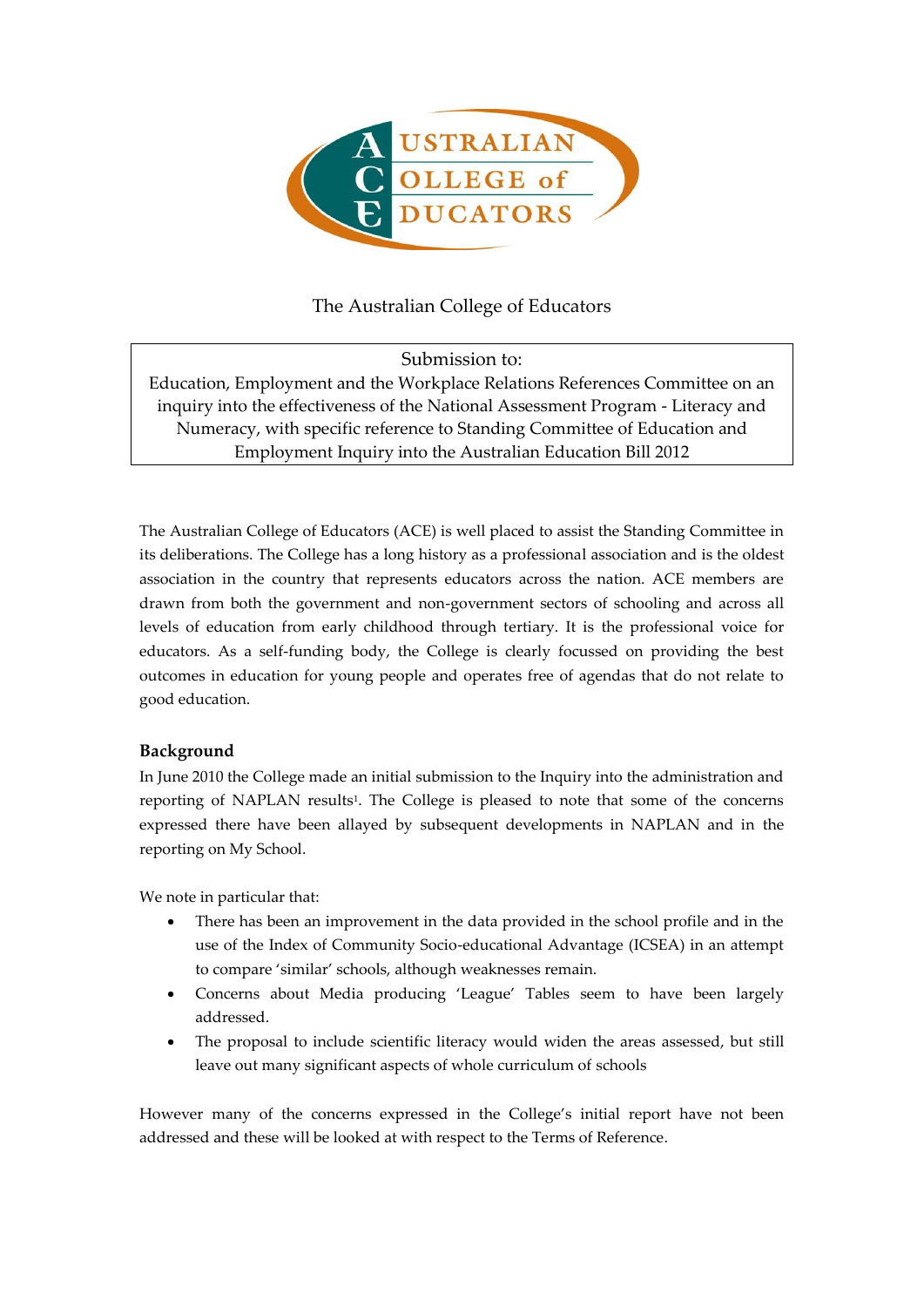In *Principles and protocols for reporting on schooling in Australia (June 2009)<sup>2</sup>* COAG Ministers with responsibility for school education agreed that:

*… good quality information on schooling is important for schools and their students, for parents and families, for the community and for governments, and committed to working with all school sectors to ensure that public reporting on Australian schools would:*

- *support improving performance and school outcomes*
- *be both locally and nationally relevant*
- *be timely, consistent and comparable.<sup>3</sup>*

While some commentators, and the media in general, have focussed on unintended, (but possibly not unforeseen) consequences of NAPLAN such as a distortion of good education by 'teaching to the test', in this submission the College will examine the quality and relevance of the material that is produced by NAPLAN and the My School process.

The value of NAPLAN material to support improving school performance and outcomes depends on the quality of the data produced, the timeliness of the availability of the data and the level of its interpretation and application, whether this be student, class, cohort, school, region or system.

Principle 5 of *Principles and protocols* states that "Schools require reliable, rich data on the performance of their students because they have the primary accountability for student outcomes"<sup>4</sup> .

Good schools continually produce such data and respond to it, whether it derives from teacher observation, parent, school-based assessments or other externally set standard tests. Teachers then have access to a range of rich data on each student's performance, achievements and progress, and can use such data to diagnose learning issues and devise strategies for student learning. NAPLAN results can be useful as part of this suite of evidence, but their usefulness has significant limitations.

While the data produced by NAPLAN could be called 'reliable' at a cohort, school or population level, at an individual student level the reliability of NAPLAN results alone are much less so, given that they are derived from one-off tests subject to variability caused by a child's state of mind or health. At the individual student level there are many problems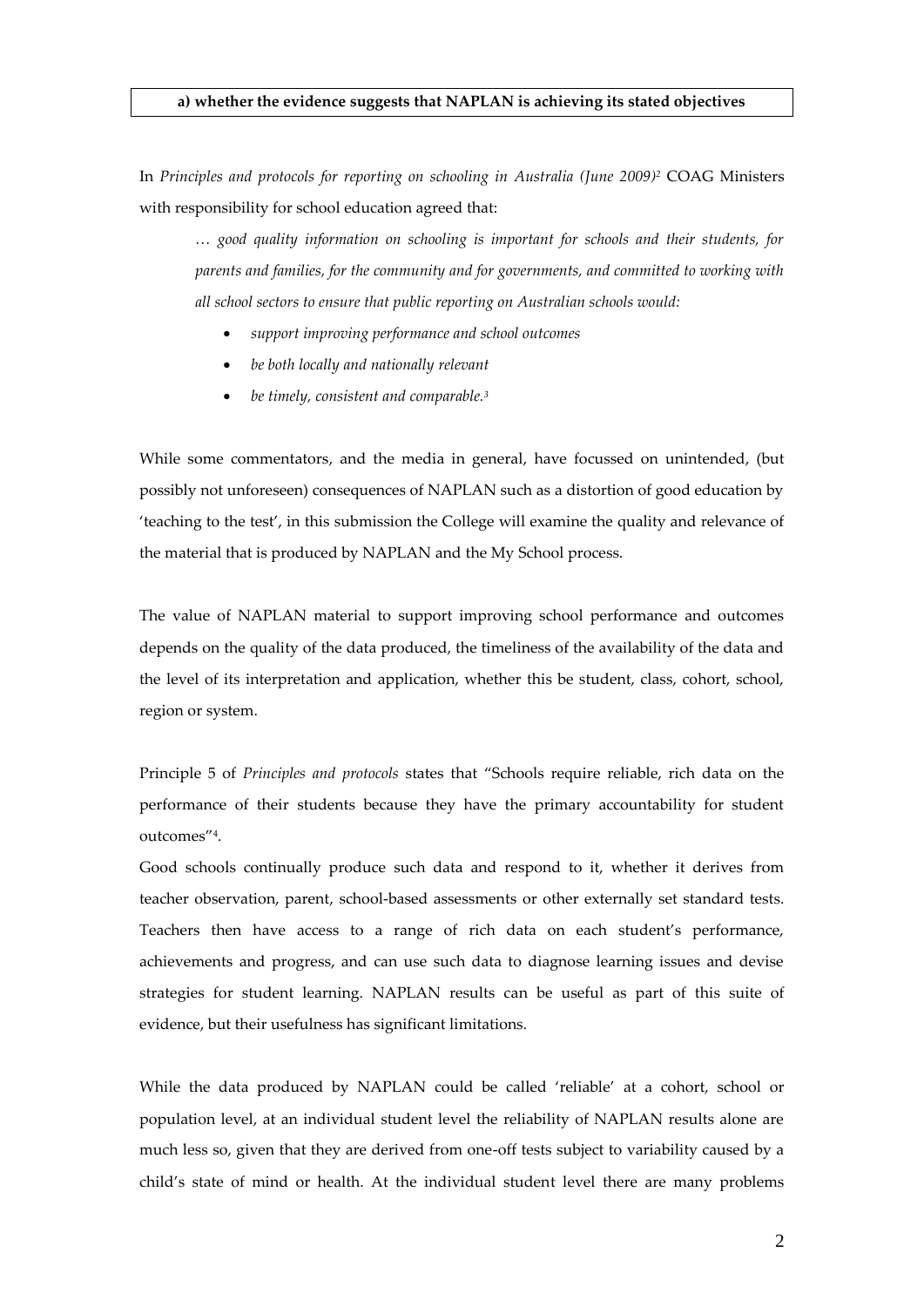associated with the testing processes, and while these could occur in other assessment processes, the 'high stakes' perceptions of NAPLAN in a single test make these more significant.

A selection of those identified by primary school teachers are:

- The nature of the testing, through limiting items to those that allow uniformity of marking' leads to a narrowing of possible responses
- Often students have to choose from multiple source options which by their nature narrow thinking.
- Testing spelling is essentially done as a proofreading exercise. A recent study compared student performance on NAPLAN items with their performance when asked to spell the same words in a dictation activity and found that
	- o Dictation and proofreading perform differently and therefore provide different information about student spelling ability
	- o At all year levels more than 75% of students had more words correct when asked to spell them in a dictated context.
- Many children spend more time rubbing out written work than writing it down.
- Children can read the questions but cannot comprehend what is being asked of them.
- This years Maths tests had 'trick' questions which severely limits children with an EAL background
- In schools with a high proportion of recent arrivals, parents insist on students doing the test when they have no chance of anything but a low outcome

#### **b) unintended consequences of NAPLAN's introduction; c) NAPLAN's impact on teaching and student learning practices**

It is understood that NAPLAN is only the part of the National Assessment Program that deals with Literacy and Numeracy, and the review is concerned only with the impact of that. Currently only literacy and numeracy are assessed and this is done by around 40 questions in a fixed time at one occasion in the year, so even in these areas only a limited number of areas can be assessed. Although there are plans to include a NAP Science component, the Social Sciences, Humanities and Creative Arts, as well as many aspects of English and Mathematics are not assessed. The almost complete attention to testing of only certain kinds of literacy and numeracy skills serves to marginalise the other curriculum areas, especially in primary schools. This is inevitable when the stakes are raised by publication of results on My School.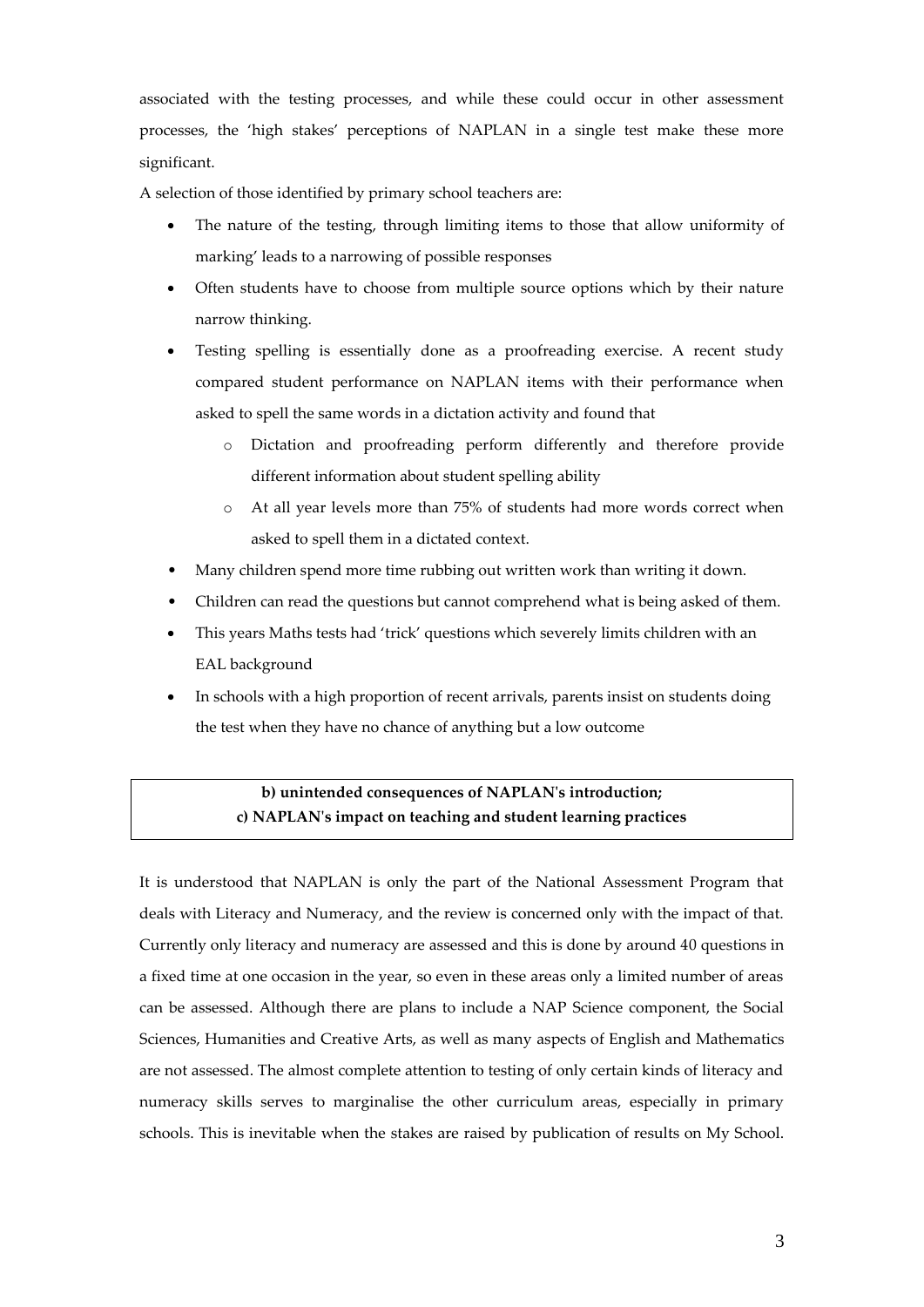This often causes standards in these curriculum areas to be compromised as they received insufficient attention in the school program.

## **d) the impact on teaching and student learning practices of publishing NAPLAN test results on the MySchool website**

While improvements in the use of ICSEA have been noted and the details supplied on MySchool website have become more relevant there are still problems with the validity of comparison of schools.

Some observations are

- Academically selective schools can appear to outperform similar schools with the same ICSEA because they have taken out a subset of this community and this may also reflect negatively the results on neighbouring comprehensive schools who have 'lost' these students.
- The results of schools with a small student population are, because of sampling errors, subject to greater fluctuations year by year.
- The College would question whether there is evidence that MySchool is a significant factor in parental choice, and would suggest that other factors, such as the schools reputation in the local community, its particular curriculum, or its supportive nature are of far greater importance in parents' decisions.
- The College has concerns about the usefulness of the aggregated category of LBOTE to analyse NAPLAN data as it does not distinguish between widely different categories of new immigrant families

Some supporters of MySchool have argued, using a 'free market" model', that publishing comparisons of school performances will by itself lead to school improvement. They would argue that a 'Low performing" school will be motivated to improve to retain students. However school improvement takes time and what is likely to happen is that those parents who are able to do so will remove their students, only exacerbating the situation for the school involved and those students who remain. This 'free market' model also fails to acknowledge that many students, because of location or socioeconomic factors, have no effective choice.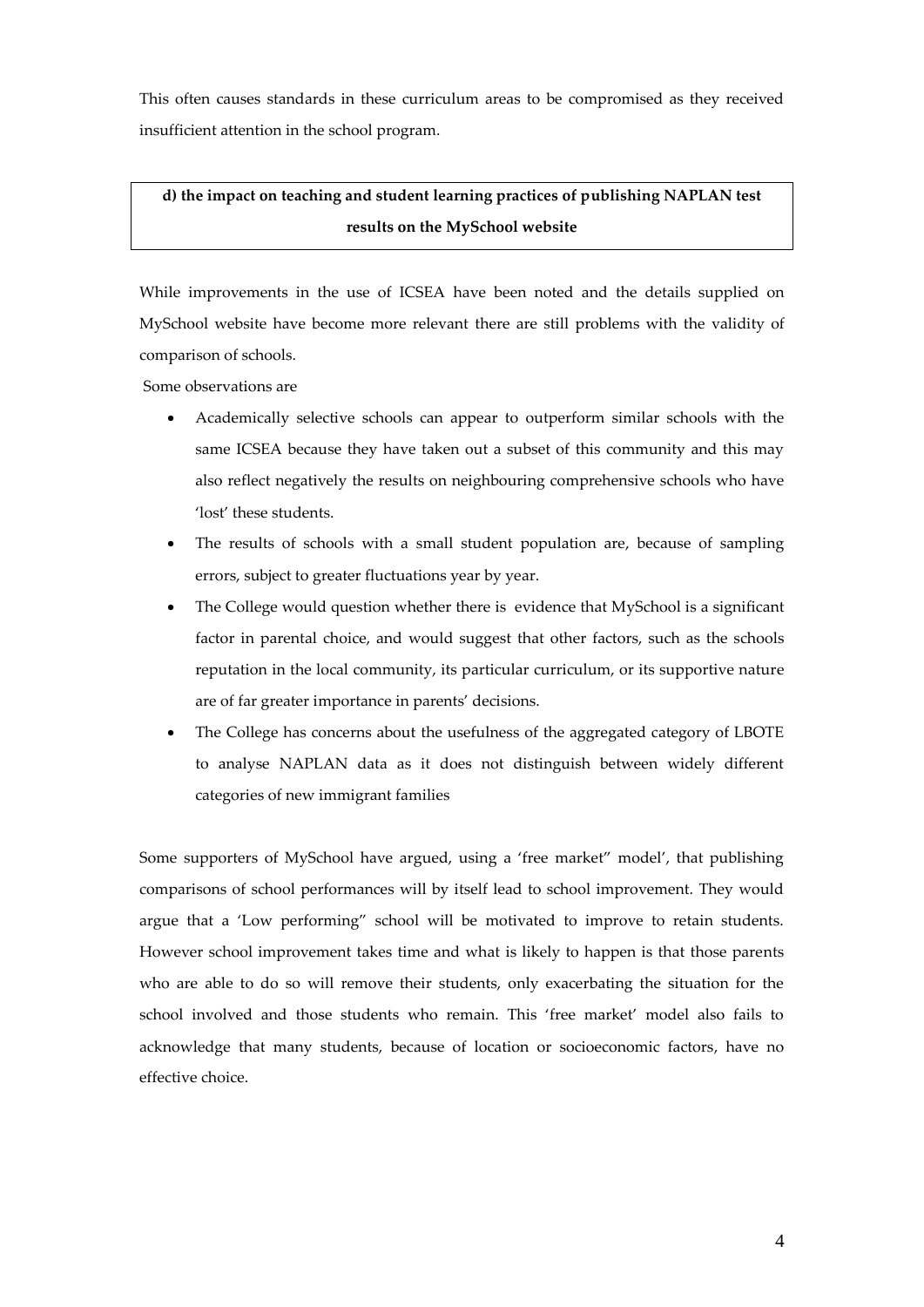Assuming that, despite the reservations already expressed, the NAPLAN results have some validity, what should be done in the case of a school that seems to be underperforming is to do a full investigation to determine

- If this portrayal is accurate
- If it does reflect some characteristics of the school, or of the community from which it draws, and what support needs to be put into place to rectify the situation.

#### **e) potential improvements to the program, to improve student learning and assessment**

As already indicated NAPLAN can only give a fairly broad and simplified indication of individual school achievement, and the introduction of other subject areas would not add significantly to any value it might have; it would remain a crude tool of measurement of an individual's learning.

A much more timely reporting of results would be a major improvement. At present, schools, parents and students wait for some four months before receiving a report of results, neutralising any potential diagnostic value of NAPLAN at any level. This can be improved using interactive online testing, allowing more rapid assessment and reporting of results. More importantly, online testing would have another important benefit of being able to adapt questions to the student's response in real time, and hence to provide a more precise diagnosis and analysis of each student's performance. The College understands that piloting of online national assessment is underway, and supports this development.

# **f) international best practice for standardised testing, and international case studies about the introduction of standardised testing**

While the College believes this is an area that should be investigated, in the time frame for this response a literature survey is not possible. However, it is worth noting that many of those systems who do perform well on international comparisons (such as Finland) do not engage in standardised testing of this nature, while in the case of those jurisdictions who have used standardised testing in an attempt to raise the quality of their teaching and learning (United States, United Kingdom) there is currently little clear evidence of this generating improvements in student learning.